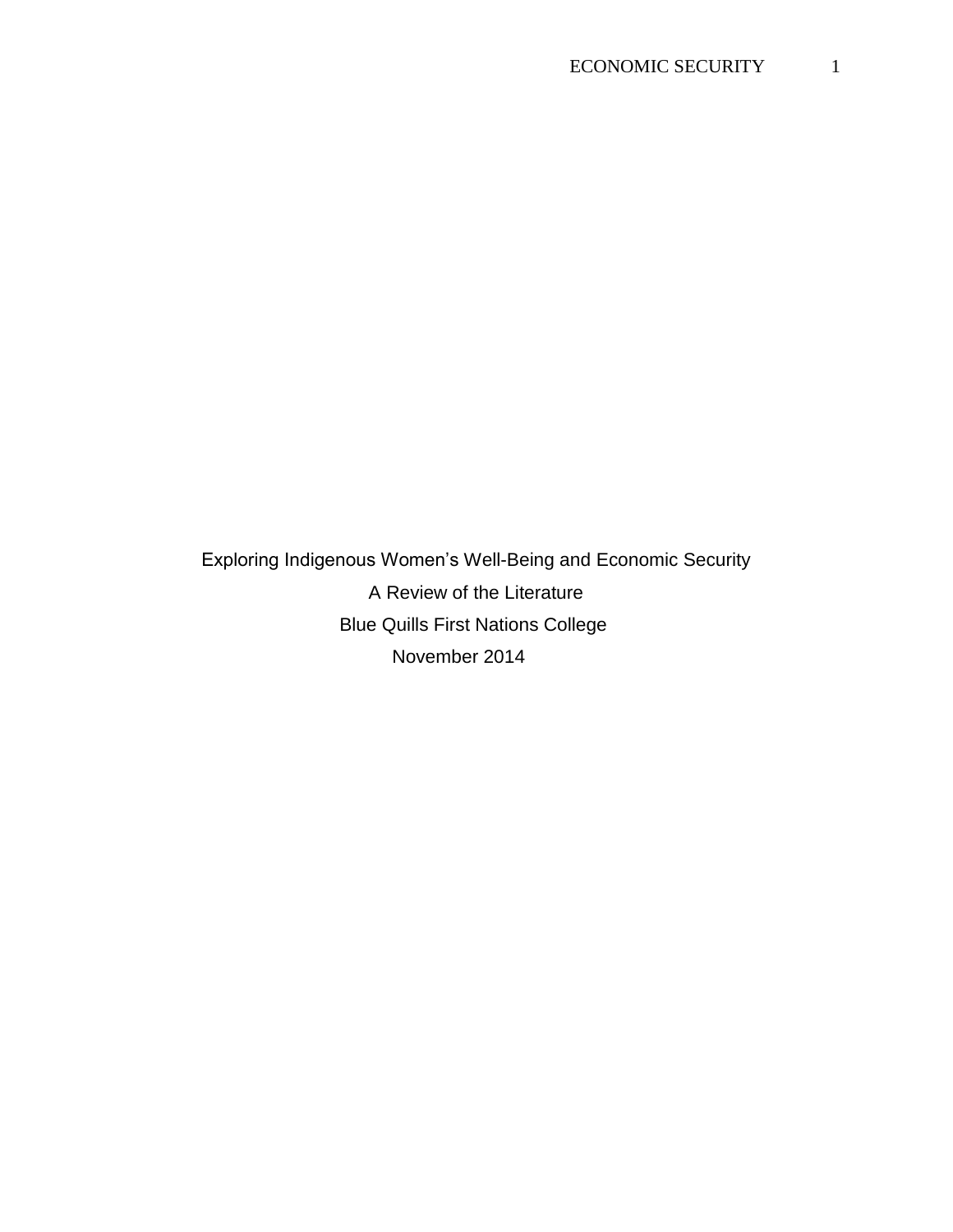## Exploring Indigenous Women's Well-Being and Economic Security A Review of the Literature

 This literature review presents an overview and scan of the available literature that summarizes the current state of Indigenous women's economic security in Canada. It is important to initially mention that the women undertaking this research present and practice from a nehiyaw, Indigenous worldview and context. The majority of the literature available however, invites us to take one of two research approaches to the issue; Indigenous and/or a Western worldview. This in itself forces us to think critically and carefully about future methods of conducting research that 'begins from inside the Indigenous worldview and experience." (Chisan et al, 2014). Through these two differing contexts the following review attempts to examine some of the historical and contemporary factors influencing the economic experience of Indigenous women and help provide a glimpse of next steps needed by Indigenous researchers examining this complex issue. The following questions guided the researchers throughout this review: 1) What are the natural authentic Indigenous understandings of economy, community, and economic security for/ roles of women? 2) What barriers and supports exist for women in the 'on and off' reserve economies? 3) What barriers and supports exist for women in the 'on-settlement' and 'off-settlement' economies? 4) What practical actions will increase or improve the economic experience and participation of Indigenous women?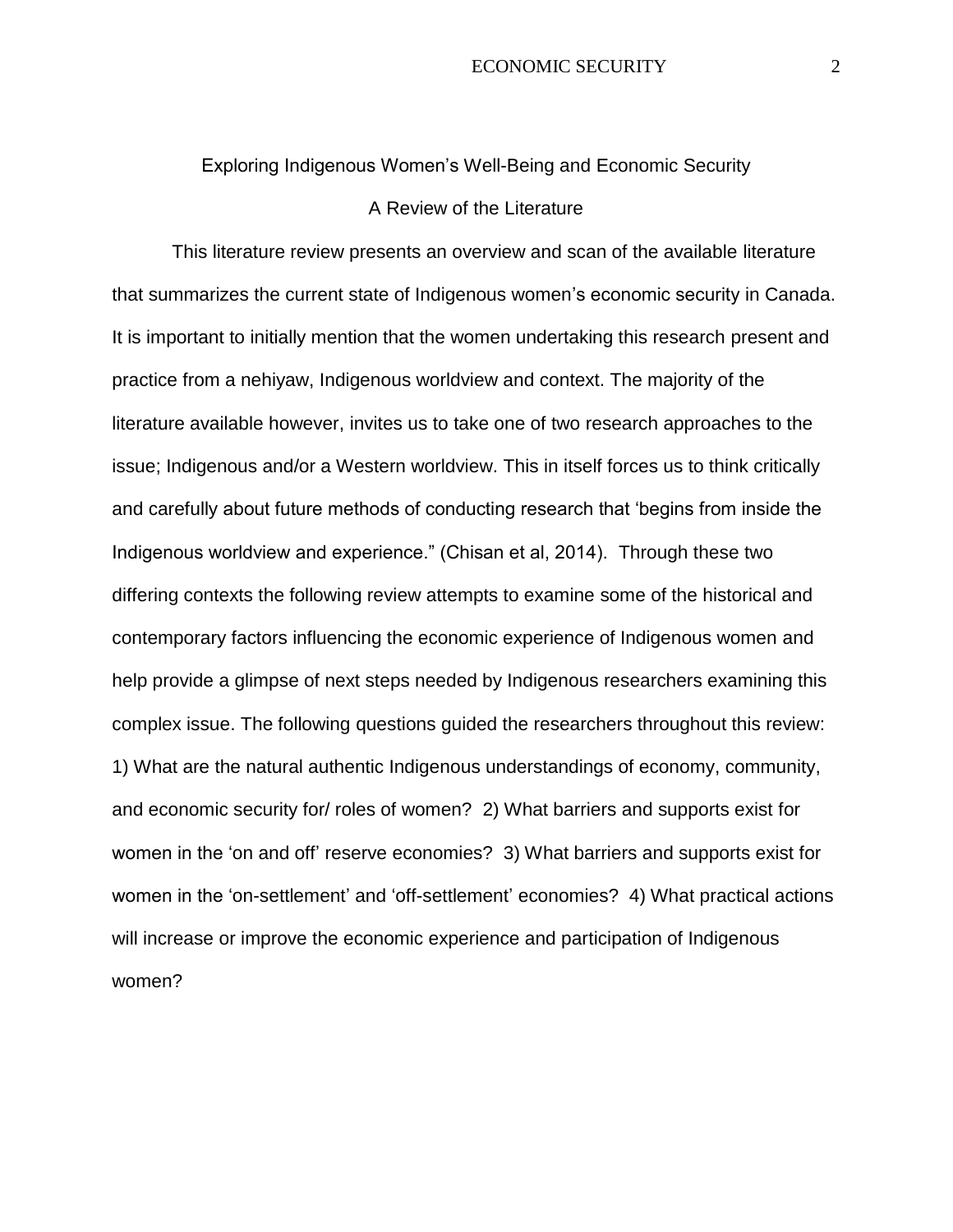## **Natural, Authentic Indigenous Understanding of Economy, Community and Women.**

Researching Indigenous women's economic security is based on paradoxes and limited resources. The first challenge to overcome in this literature review is how to work within the confine walls of western ideologies that is rooted in the English language. Ideally, to create an authentic Indigenous understanding of the economy, community and economic security would be to share the worldview from specific Indigenous languages. For example, creation stories carry the cosmological knowledge of cultures and within those stories is the unique perception of one's relationship with the universe and Creator. This is the great difference between Western and Indigenous views (Hamilton & Sinclair, 1991; Makokis, 2009). Those stories are shared through oral traditions, so there is little to no literature on Indigenous meanings of economy, specifically to women, nor is there a single Indigenous definition of economics. One of the main reasons is that Western ideologies and Indigenous ideology of economy is vastly different from one another, even within Indigenous people the meaning will differ from community to community. To better understand and contextualize the natural authentic Indigenous understandings of economy, community, and economic security for/roles of women is to look within the cultural beliefs of traditional roles and responsibilities of women.

The precolonial economic security of Indigenous women was a place of safety and power based on traditional roles and responsibilities. Though women's roles varied from nation to nation, most scholars agree that women and men's roles were complimentary and egalitarian. Yvonne Boyer writes, "First Nations women commanded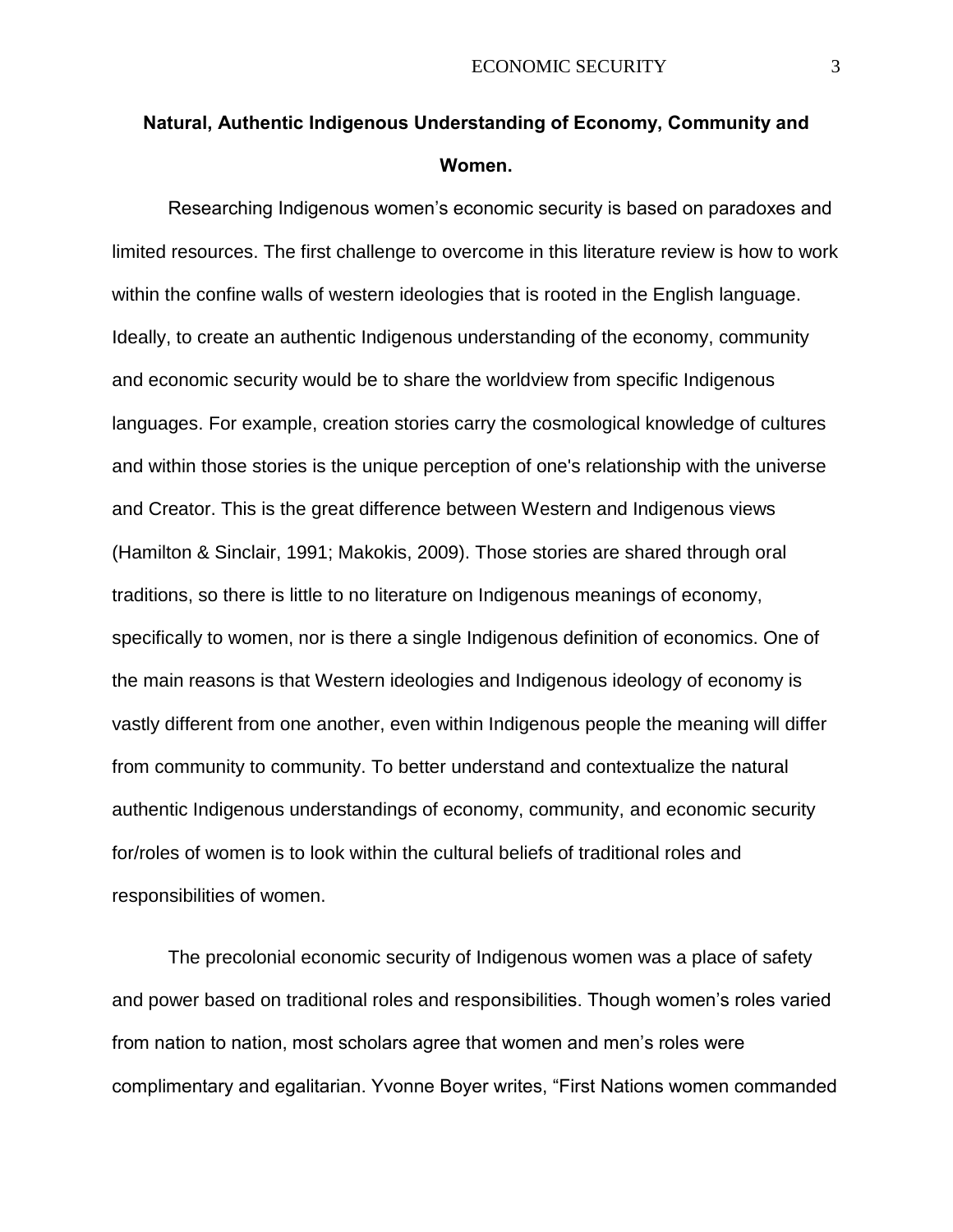the highest respect in their communities as the givers of life and, as such, were the keepers of the traditions, practices, and customs of the nations." (Valaskakis, Stout, and Guimond, 2009, p.70). Woman was the center of the home, she provided life, raised the children alongside family and community members, made decisions on family, education, distribution of food, land use and property rights, as well as appointing warriors, leaders, declaring war, mediating disputes and creating peace (Mann, 2000, p. 117; Gunn, 1986). Women controlled the social realm, held great influence in the political realm and controlled the economy through distribution of food and resources; they were valued economical partners (Harper in Valaskakis, Stout, and Guimond, 2006, p.175). Indigenous women held power, politically and economically, based on their roles as women of the community and Nation.

Women's' roles and responsibilities were not about competing with men, but working with them for the survival of the family, community and nation. Women and men are part of the whole, no higher or important than the other as Barbara Mann writes, "[T]he sexes functioned as cooperative halves. At once independent yet interdependent, they worked to create the perfect whole of society. In all the spheres - the social and the religious, the political and the economic - women did women's half and men did men's half, but it was only when the equal halves combined that community cohered into the functional whole of a healthy society" (2000, p. 60). In essence, men and women could not survive without the other.

The home was the basic economic institution, connected by kinship and community ties (Usher, Duhaim, and Serles, 2003, p. 179). It is important to note that traditional economies within family and community roles was not about profit, but about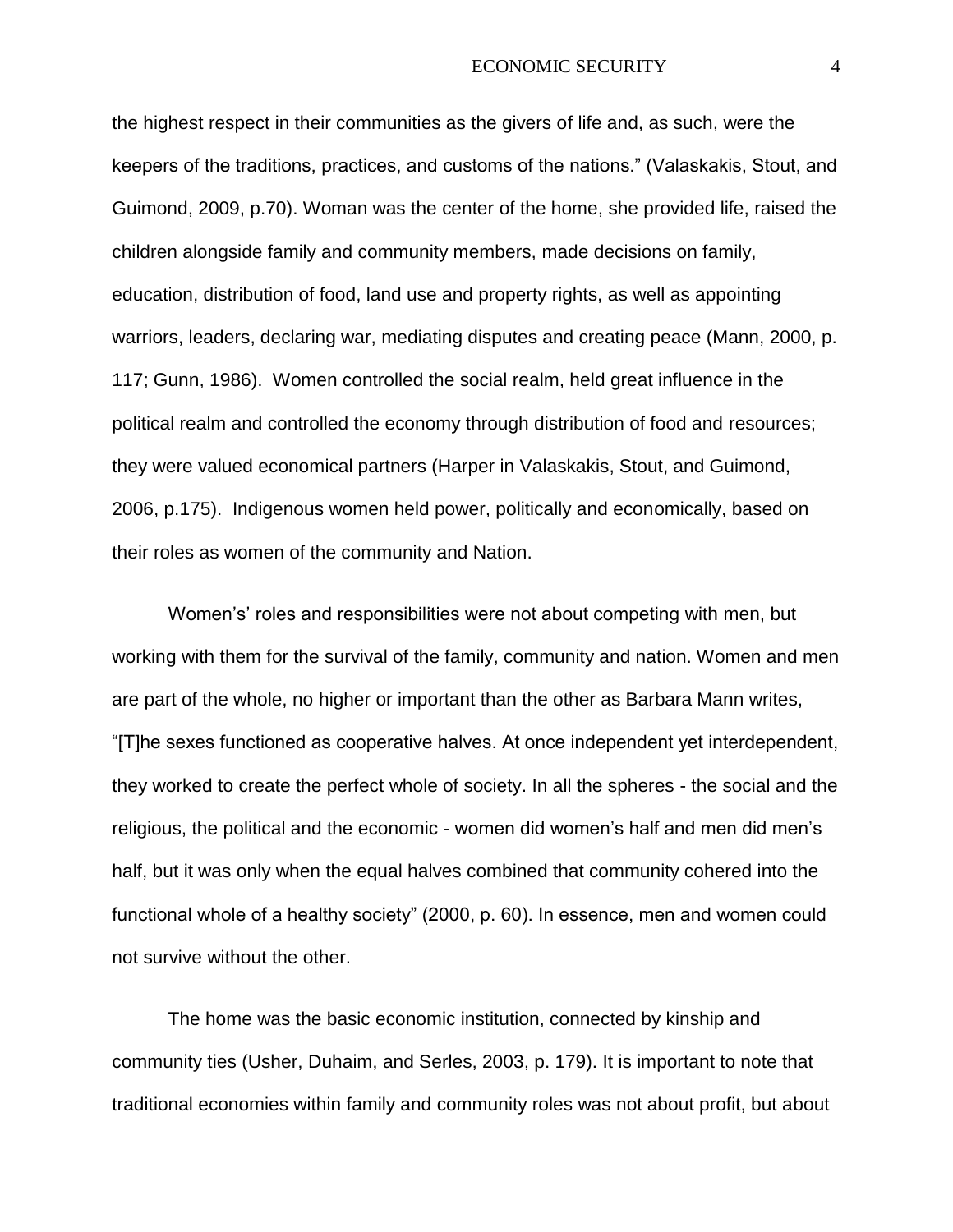living a good life with healthy connection with one another through maintaining personal autonomy within the community. In essence, the economy and community are interconnected, based on maintaining good relationships with one another guided by the Natural Law or what the Cree called wahkotowin (Anderson, 2006; Kuokkanen, 2011; Valaskakis, Stout, and Guimond, 2009; Mehesuah, 2003; Settee, 2011). It was vital to their kinship relations that everyone shared the work, learned the skills and values of the production, distribution and organization of consumption (Usher, Duhaim, & Serles, 2003). Families work together for the benefit of the whole community:

In subsistence-based societies, in contrast, security and well-being tend to be more associated with system maintenance than individual gain. Security and well-being are achieved through cooperative production, wide distribution, and mutual aid, each organized by kinship. This is celebrated, consolidated, reinforced, and reproduced by sharing, feasting, ritual observance, and associated ethical norms. There is much incentive to maintain the system, little to disrupt it. Hence subsistence-based societies tend toward conservatism, valuing and promoting system stability over individual accumulation. (Usher, Duhaim, & Serles, 2003, p. 179)

Through much of the research, economic and social systems are inseparable. Ceremonies were an important aspect of establishing social networks, and not only for individual need, but for the wellbeing of the community (Poonwassie and Charter, 2001). Ceremonies helped individuals to maintain connections to all life forms as well as to communicate with the universe and Creator. Women and men each had their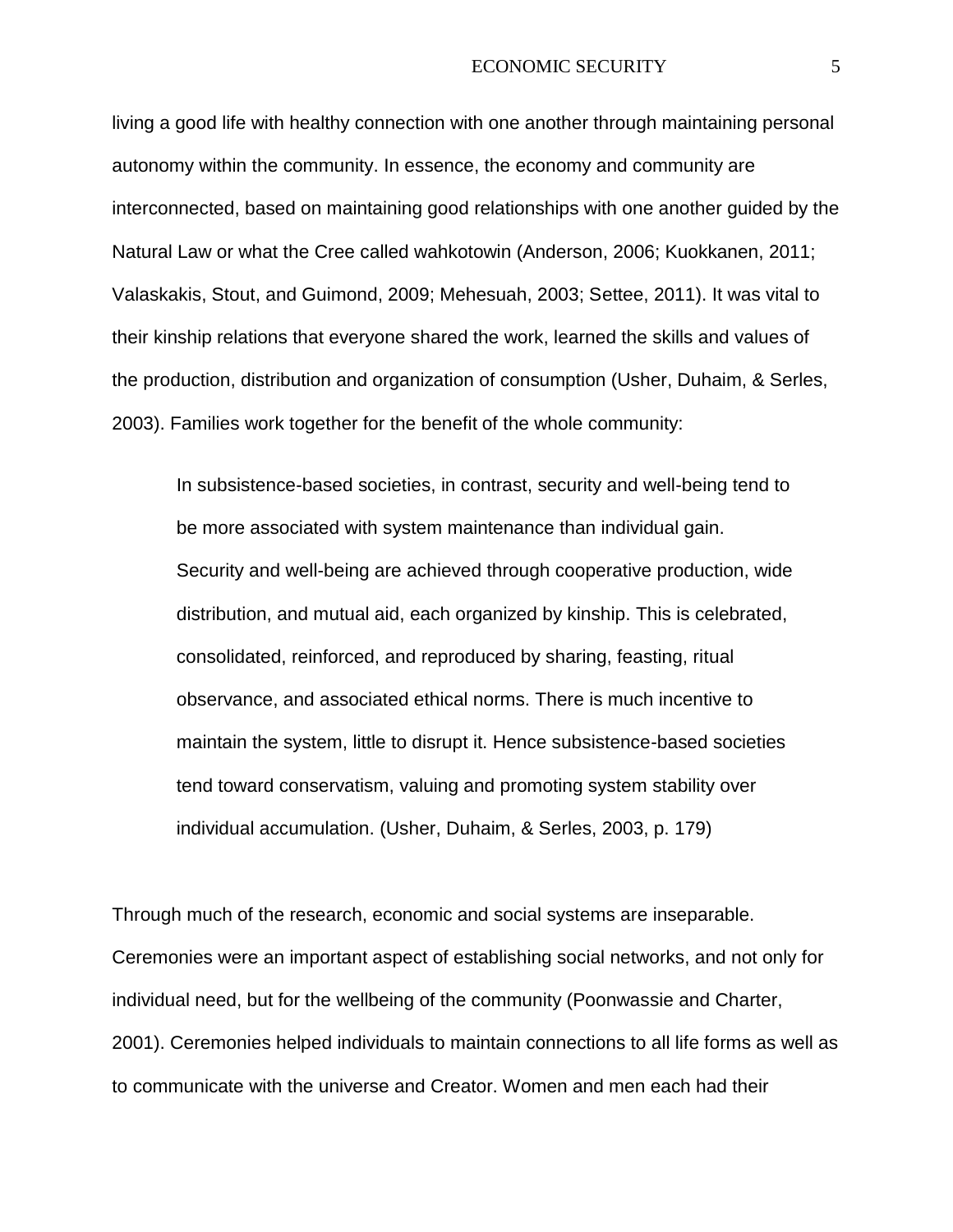important duties in conducting prosperous ceremony, including the creation of gifts.

Another form of subsistence economy of Indigenous women was the artistic creation of clothing and functional household items (Anderson, 2011, p.108). Transforming hides into homes, household items and clothing were important learned skills and were developed through hard work. Skilled workers transformed clothing to connecting with spirits to help the wearer of clothes, who in turn helps the community. Sherry Farrell Racette writes about the spiritual responsibility of women's work, "Finely tanned and embellished hides were a means of communicating respect of the all-seeing spirits, and sending a hunter into bush dressed in fine clothing please the animals.... Women were in charged with the responsibility of visually communicating that respect and soliciting the approval of the animals." (Valaskakis, Stout, and Guimond, 2009, p.297). The spiritual work of women relied heavy on traditional knowledge that was learned through kinship ties, and hard work.

Kim Anderson's extensive research provides great insight on women's roles and responsibilities, she shares that a highly valued attribute of Indigenous women was hard work (2011, p.104). A community and family's survival depended on, therefore encouraged, marriages to a hard working woman. It was important for women to be skilled and knowledgeable in food gathering, preparation and preservation (Gunn, 1986; Anderson, 2011). A woman who worked hard was an economical investment in the community. When men were scarce, women did the hunting, fishing and trapping to contribute to the family's well-being (Anderson, 2011, p. 104-105). Each generation and gender had their important roles within the community, including grandparents who transmitted cultural knowledge to the younger generation about everything from oral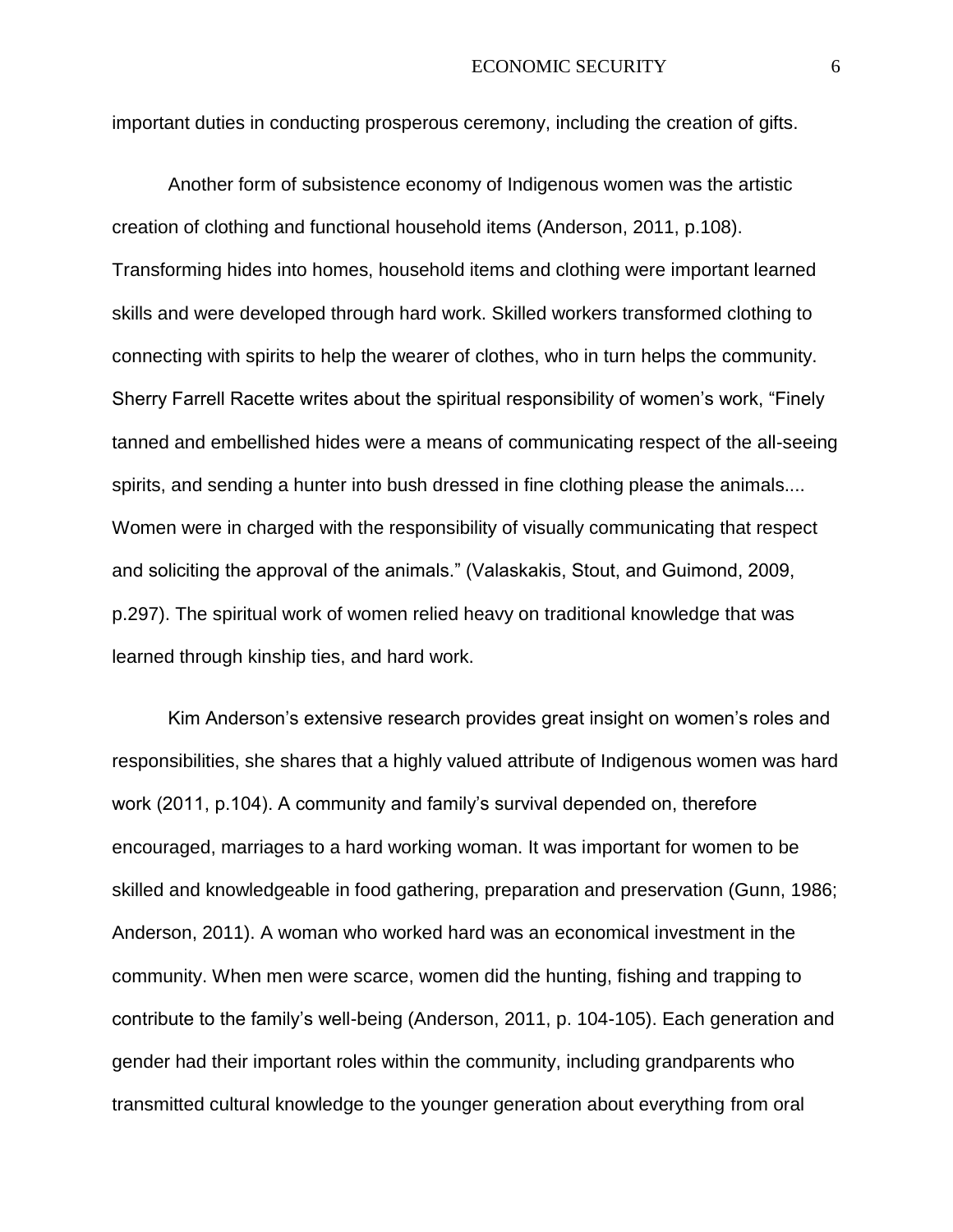histories to food preparation and food security (Anderson, 2011, p. 106). Indigenous economies were about community development, and wealth was about access to healthy abundant water, land, and children. Through colonization, the conscious destruction to kinship ties and displacement of women's place in the community severely affected the autonomy of the nation.

Historical colonial leaders knew that in order to succeed in colonizing Indigenous peoples they needed to displace women's place within the community, and they succeeded at that through 1876 Indian Act, followed by imposing patriarchal laws and policies, and further indoctrinated patriarchal roles on children through forced education in Indian Residential schools (Settee, 2011; Anderson, 2011; Valaskakis, Stout, and Guimond, 2009). The Indian Act disrupted traditional governance systems, misplacing women's roles outside the community well-being while privileging male over female that has contributed greatly to the inequality of Indigenous women (Bourassa, McKay-McNabb, Hampton, 2004). The loss of women's' roles also created loss in social and kinship structures (Poonwassie and Charter, 2001; Mehsuah, 2003; Anderson, 2011).

There is limited information and discourses of Indigenous women in traditional economies, most research focuses on capitalism and profit driven development based on logging, mining, hydro, and oil and gas development in indigenous communities (Kuokkanen, 2011; Wrightson, 2006). Many historical accounts were written from male euro-centric views which are biased as they did not understand kinship systems, gender roles and spiritual and social principles (Mihesuah, 2003, p. 44). Colonization, sexism and racism limit our dialogues/discourses, translate indigenous knowledge as primitive and homogenizes Aboriginal experiences (Wrightson, 2006). Social scientists predicted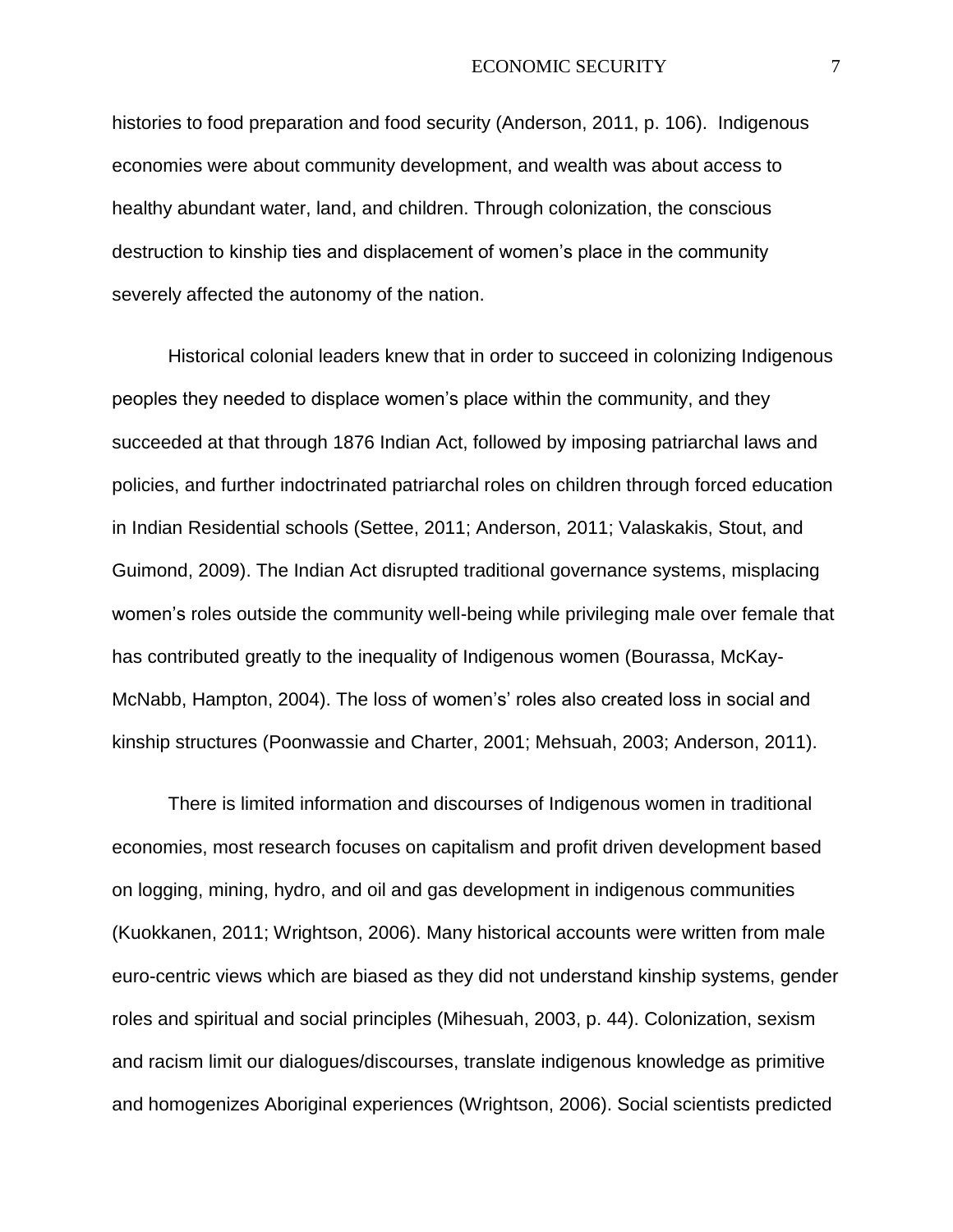traditional economies would decline but evolved into integrating with industrial economies, "dual economy" (Usher, Duhaim, & Serles, 2003). Because traditions were still being passed down from generation to generation, some families, communities and villages integrate subsistence activity of hunting and fishing with labour market (Usher, Duhaim, & Serles, 2003). There is limited research on how traditional economies survived, but is found within the stories of women's persistence in keeping families together, and the communities striving. Indigenous writers like Anderson (2011), and the many contributing writers in Valsakakis, Stout and Guimonds anthology (2009), make the distinction that woman's roles were the economic security of communities.

#### **Contemporary Metis and First Nations Women's Economies.**

A review of the literature on economic security and the connection and relevance to Metis women in Canada leaves much to be desired. Several themes emerged that help provide us with a substantial, yet general, indication of Indigenous women and their relationship to *economy*. The availability of specific data of Metis Women in this regard however, is alarmingly sparse and suggests the need for further research. The following is a summary of findings that although are not all Metis specific, will help illuminate the current context surrounding the topic of Indigenous women's economic security.

There were two prevailing worldviews of economics that emerged throughout the literature; fiscal or capitalist views of economy versus Indigenous philosophies of economy (the capitalist view far outweighed the latter overall). The significance of traditional Indigenous economics goes beyond the financial realm. "These economies, including the practices of sharing, manifest indigenous worldviews characterized by interdependence and reciprocity that extend to all living beings and to the land. In short,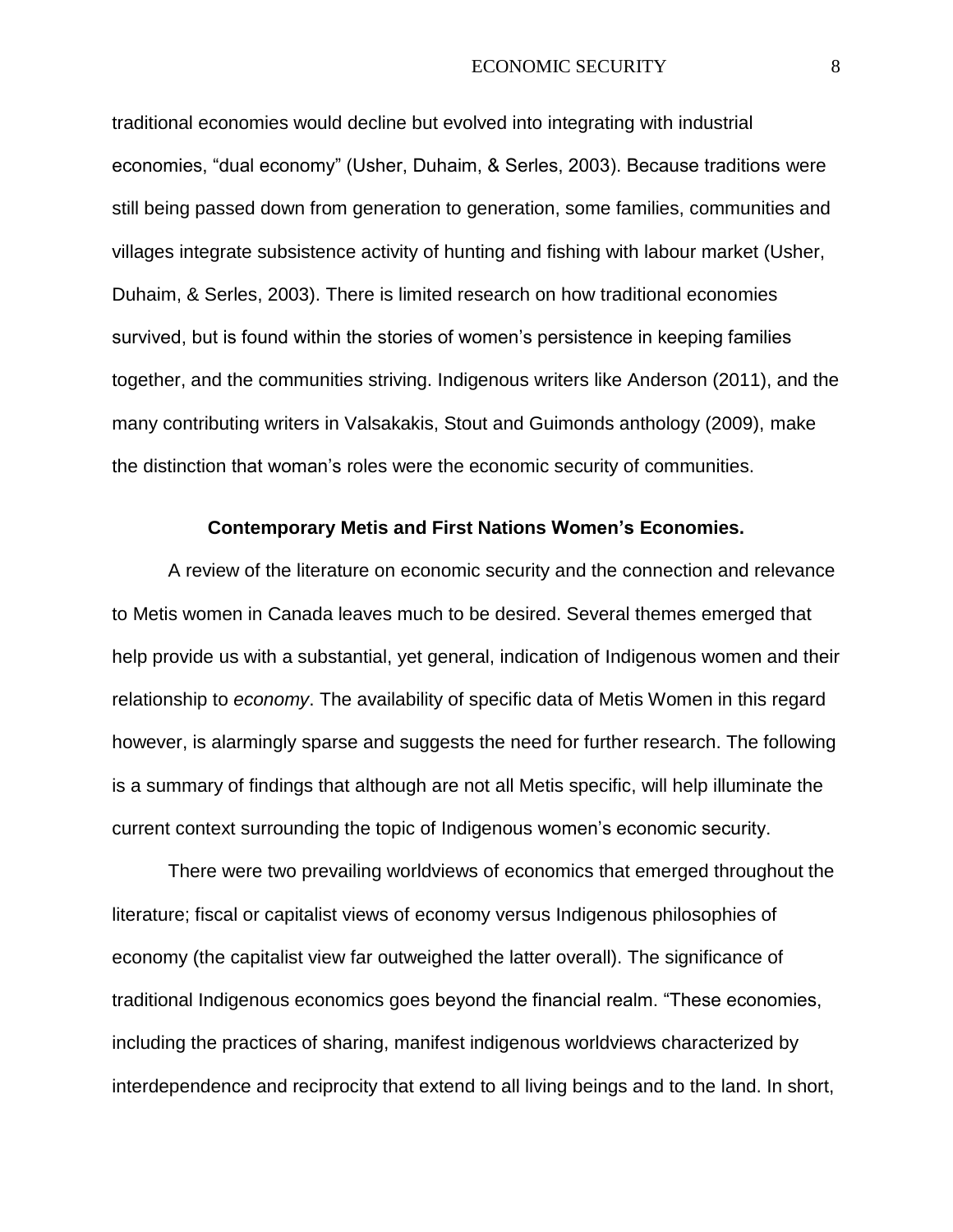besides an economic occupation, subsistence activities are an expression of one's identity, culture, and values." (Kuokkanen, 2011, p.217) In contrast, a capitalist view of economics takes on a global interpretation such as profit driven projects that often included resource extraction within Indigenous communities such as logging, mining, hydro, and oil and gas developments. (Kuokkanen, 2011, p.217) Most of the contemporary literature available regarding Metis women eludes holistic approaches to economics and are narrowly focused approaches that address economic issues on an individual basis – usually within area at a time. A sub-sector within this theme appeared emphasizing the dichotomy of methodologies used by various researchers to approach the topic in question: pathological versus strength based perspectives. Research regarding economics of Indigenous women was highly problem focused. According to Dion Stout, "With surprisingly few exceptions work dealing with Aboriginal women has tended to be highly problem-focused and it has pathologized these women's agency and realities. This in turn has allowed little room for an understanding of the real complexities at work, and has provided little insight into the strategies that work." (1998, p.7) In addition, the majority of the research reiterated several consistent barriers to economic security for Indigenous women. Lack of childcare, transportation, educational attainment, awareness of resources was commonly cited across research surrounding all Indigenous groups (First Nation, Metis and Inuit) in Canada.

There was no one singular or common definition of *economic security* across First Nation or Metis groups, or even within those groups. For First Nations groups a common theme of economy was often characterized by professional business ventures on an individual or collective basis. Regardless of the economic endeavor the overall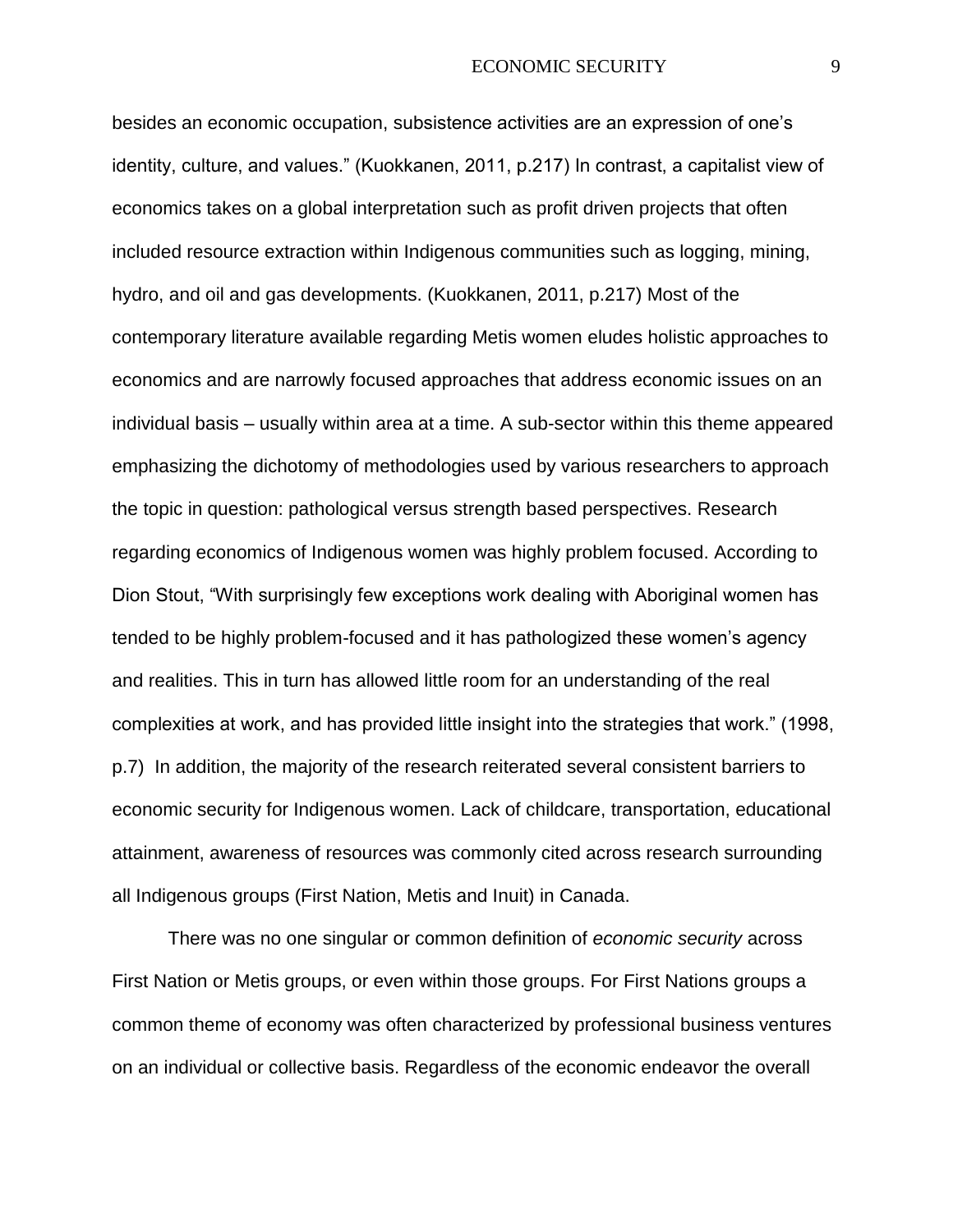goal throughout the literature was twofold; improving self-governance in First Nation communities and to improving socio-economic conditions on-reserve. More often than not, the research also suggested that First Nation communities are endeavoring to approach economic development opportunities in ways that are consistent with their community values, cultural institutions, and practices. Similarly, the available reports on Metis definitions of economic development included success in the labour market (employment) and entrepreneurship.

The available literature that examines the contemporary supports that exist for First Nations women takes on two varying perspectives when analyzed with a gender based perspective. It showed that Aboriginal Men and women have different beliefs about what economic security is. Women, in community circles, whether on or off reserve, uphold community efficacy, family wellness, good relations, and home based assets as defining factors for economic security. Men, in leadership positions, on or off reserve, look to mainstream education and training, employment programs and changes to the political infrastructure of governing bodies, to provide economic security within their community. Women have natural leadership skills that they feel are not being recognized in the community, whether it is on or off-reserve. This lack of recognition and validation of women's natural talents and abilities creates an imbalance in the home, the community and the economy, leading to un-wellness. Women need the flexibility of time and space to be able to work from home and take care of children. However, women's work in the home; cooking; sewing; making crafts; cleaning; taking care of children; and or working on small contracts, is not seen as an equal contribution to the welfare of the economy. Men, whose work takes them away from home and their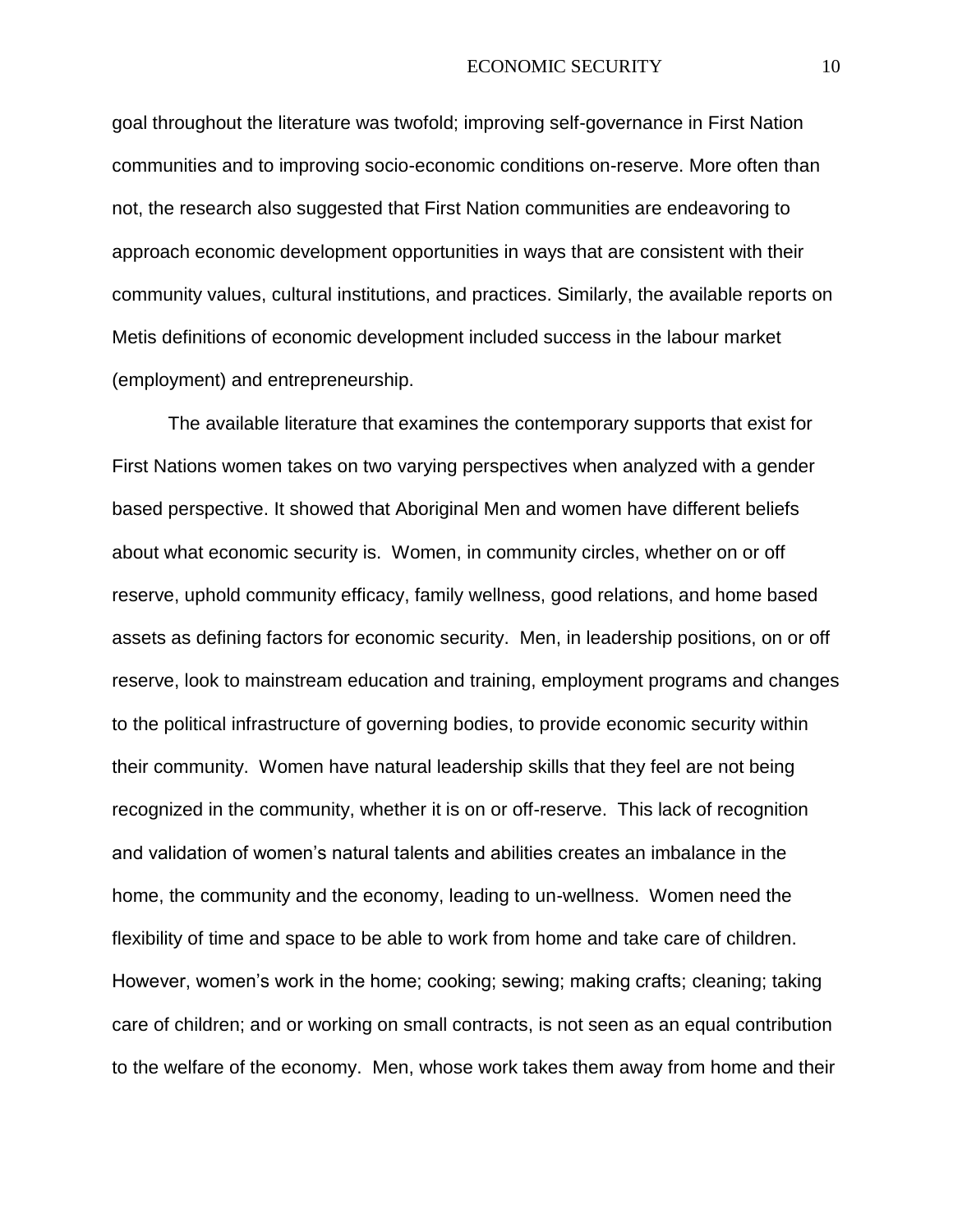families, are instead, adequately compensated. This gender inequality of economic security appears to be a struggle between Indigenous women's desire to hold on to Indigenous values of community wellbeing and men's buy-in to a system that gives them the power to support their families. This disparity is described through a political context in an article titled *Project Muse* written by Koukkanen (2012). She relates the increasing violence against women in poverty through this critical lens where she states, "Colonialism and patriarchy have also enabled cooperation between male Aboriginal leadership and Canadian governments to resist the inclusion of Aboriginal women in Aboriginal governance. These denials and exclusions perpetuate the exposure of Aboriginal women and children to violence and consign many to extreme poverty." This exclusion from government is a systemic barrier faced by many women, who live on or off reserve. Currently, on-reserve leadership is blatantly evident of the underrepresentation of First Nations women in community leadership roles.

Questions around the current measuring tools that we use to measure economic success amongst Indigenous groups was also discussed and was more prevalent amid researchers whose approaches were strengths based or those that used Indigenous methodological approaches to defining *economic security*. A contemporary and more recent theme was the identified need to critically examine how we measure success in terms of economic security. The Institute for Research on Public Policy, IRPP (2007, p.5) suggests the need for Canadian researchers to supplement quantitative measures with qualitative measures which are consistent with values and culture*.* A new standard of evidence equals new ways of reading the evidence. (IRPP, 2007, p.5) Because Indigenous women's ways of knowing and doing have helped to sustain communities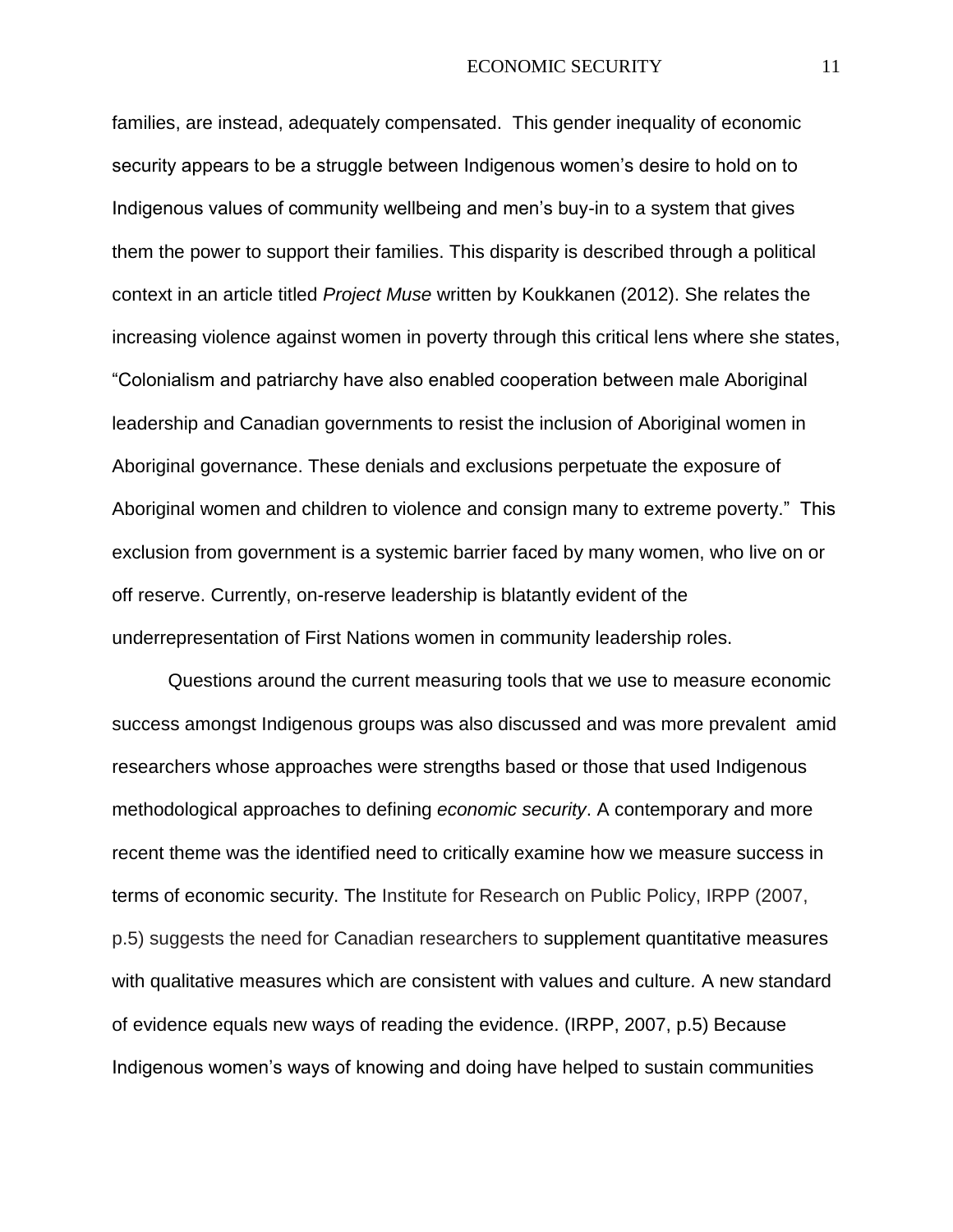for generations, a need to reframe the issues has been identified to ensure that this knowledge is captured and mobilized.

There is a significant gap in the literature on specific research around Metis and Non-status women and economics overall. There is an even larger gap on Metis women with disabilities. Overall, Inuit and First Nation women have attracted the most significant research attention. In general, all of the research available on First Nations and Metis women economic security suggests we are well below the economic indicators of success when compared to the rest of the population in Canada. First Nations women living on-reserve report the lowest economic success statistics (based on available quantitative statistics). There is a strong correlation between high school completion rates and the success of Indigenous women within the formal capitalist economy. There was virtually no research available on Metis women living on Metis Settlements which represents less than 10% of all Metis people in Canada. This is alarming and needs to be of concern to Metis leaders in Alberta and Canada.

Although there is limited *Métis women specific* supports available in the literature at this time, there was however some data in terms of Métis entrepreneurship in general. Métis entrepreneurship is growing and Metis entrepreneurs are the fastest growing segment of all Indigenous entrepreneurial research. Several positive strategies were noted and have been developed to support First Nation and Metis participation in the economy such as the development of First Nation financial institutions and Indigenous Business Development services to both First Nation and Metis communities. Growth in the development of Indigenous professional associations in Canada for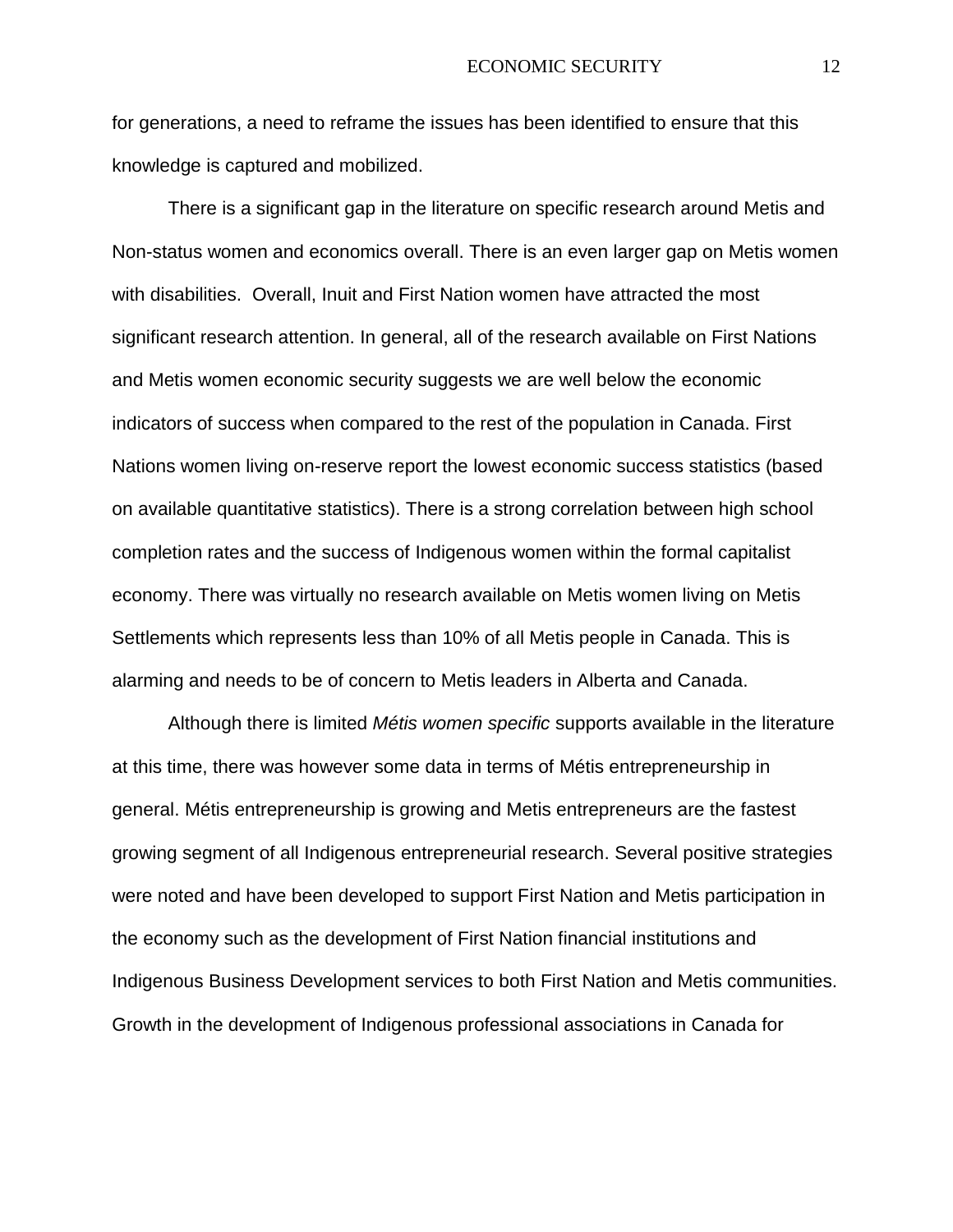example, the Aboriginal Nurse's Association of Canada was also a positive trend throughout the literature.

There were areas/gaps that emerged which require further research for all Indigenous women's' groups: 1) how can the modern economics be reconciled with Indigenous cultures? 2) What models of economic security are appropriate for the vast growing numbers of Indigenous women moving to - and living in - urban centers? 3) A strong need for further research to understand the health and economic status of Metis women, and *specifically Métis women with disabilities*.

# **Practical Actions that will Improve the Economic Experience and Participation of Indigenous Women.**

A review of the literature related to what practical actions will increase or improve the economic experience and participation of Indigenous women is quite limited. Much exists in the literature related to the struggles and barriers to women's economic security yet little is published that speaks of recovery or reclamation in terms of economics for Indigenous women. In speaking of practical solutions the dominant lens focuses on capitalism and material acquisition. The Indigenous lens shines a light on recovery and reclamation of what is or was known as remediation to the present state experienced by many women.

The sources that speak to an Indigenous approach articulate two themes. First, is the value in 'stories versus numbers' as the approach that serves today's women in their economic successes. (Findlay and Wuttunee, 2007). Next, there are tools and resources that are documented as progressive in economic security (Government of Alberta, 2009). Various communities in Canada who are engaged in the process of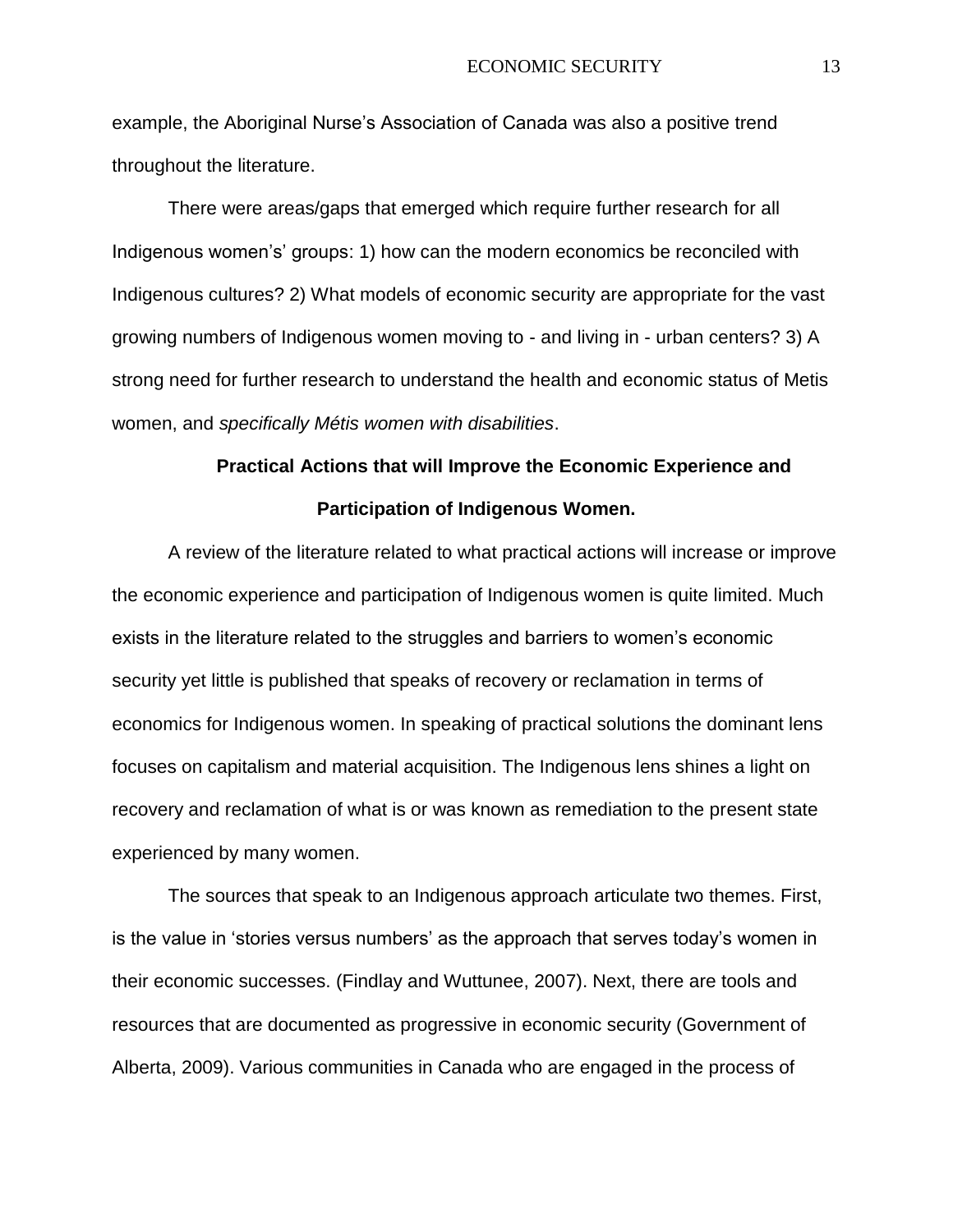economic recovery are using government's offer of these tools. Several sub-sectors of themes emerged which are: the need to renew policy and program designs to determine and address the root causes of Indigenous women's economic risk, the establishment of improved working relationships amongst all sectors involved in addressing this issue, and the development of strategic plans for implementation.

Examples of success related to the first theme were derived from stories which were sought from women. Many questioned whether it is possible to pursue business objectives while living the values of their culture and assuming their rightful place in the community (Findlay and Wuttunee). As discussed earlier, the research emphasized that most studies have focused on the over-use of quantitative measures in business such as inputs and outputs, and in most studies few researchers explored the qualitative feature of business success. Conventional measurement frameworks undermine Indigenous people and communities. "Aboriginal measures rightly value relationships and local and experiential knowledge, and work to reconnect what has been disconnected or fragmented by colonial thinking" (Findlay and Wuttunee, p. 19). The validity of *women's stories* give pathways of teaching, support and success related to business ventures. Of the successful Indigenous women who were the leads of successful business ventures found; there emerged a strong sense of ability to identify and address a range of barriers they faced in their economic development journeys. The majority of women spoke of business cooperatives as the approach that showed the greatest result. "Early cooperatives were built on the traditional ways of life of arts and crafts production, fur harvesting and commercial fisheries" (Findlay and Wuttunee, p.13). With the addition of technical support, their operations expanded and prospered.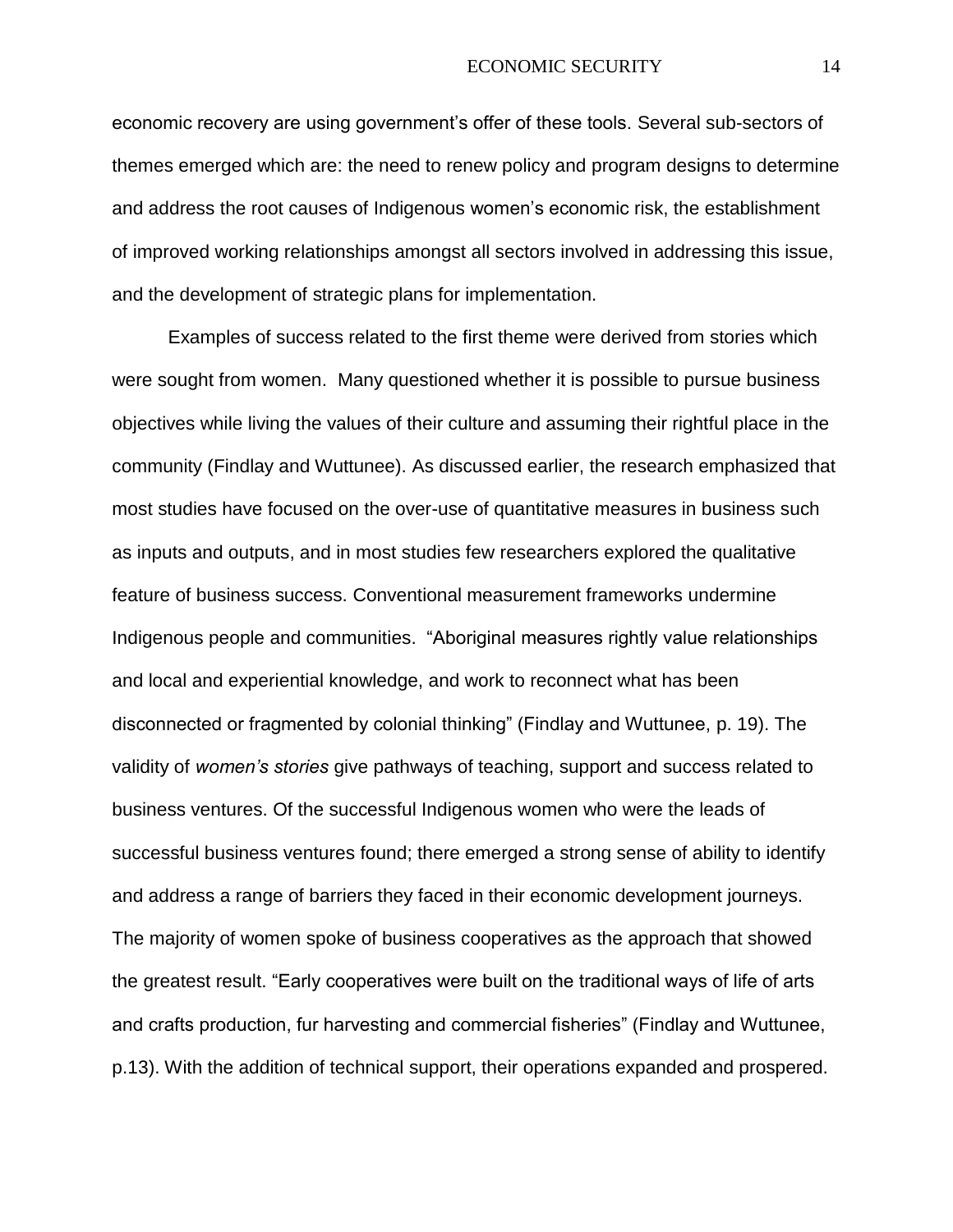In listening to the stories, the researchers also heard of subscription to values such as self-help, self-responsibility, democracy, equality and solidarity in the operation of these businesses. "Honesty, openness, social responsibility and caring for others are the ethics that bind cooperatives." (Findlay and Wuttunee, p.13). Their stories also emphasized the collective good being the business goal versus measureable outcomes of corporate profits. Overall, participatory decision-making emerged as the key to success. One significant example of the co-operative model is the experience of the Basque people of Spain who formed the Mondragon Corporation with sales and production facilities on five continents [\(http://www.mondragon-corporation.com/eng/](http://www.mondragon-corporation.com/eng/) ).

In the discussion of the availability and use of tools that are seen as successful approaches to improving the economies of Indigenous women, a few resources that support Indigenous women were found. The Aboriginal Relations branch of the Government of Alberta developed a toolkit of economic resources to assist community leaders, economic development officers and community members to improve economic development in their community. The contents and the tools define what economic development is, talks about the process of building capacity, discusses the core processes involved, speaks of what abilities are necessary, and provides contacts and information as resources. The elements that are offered as tools include asset building, community resilience, social enterprise, co-operatives, enterprise facilitation and the incubation of business. The theme within this document frames building economic capacity as having effective community government, human resource development, housing, and the management of the land and natural resources. This work offers a detailed and wide base of links to self-employment strategies, industry resources,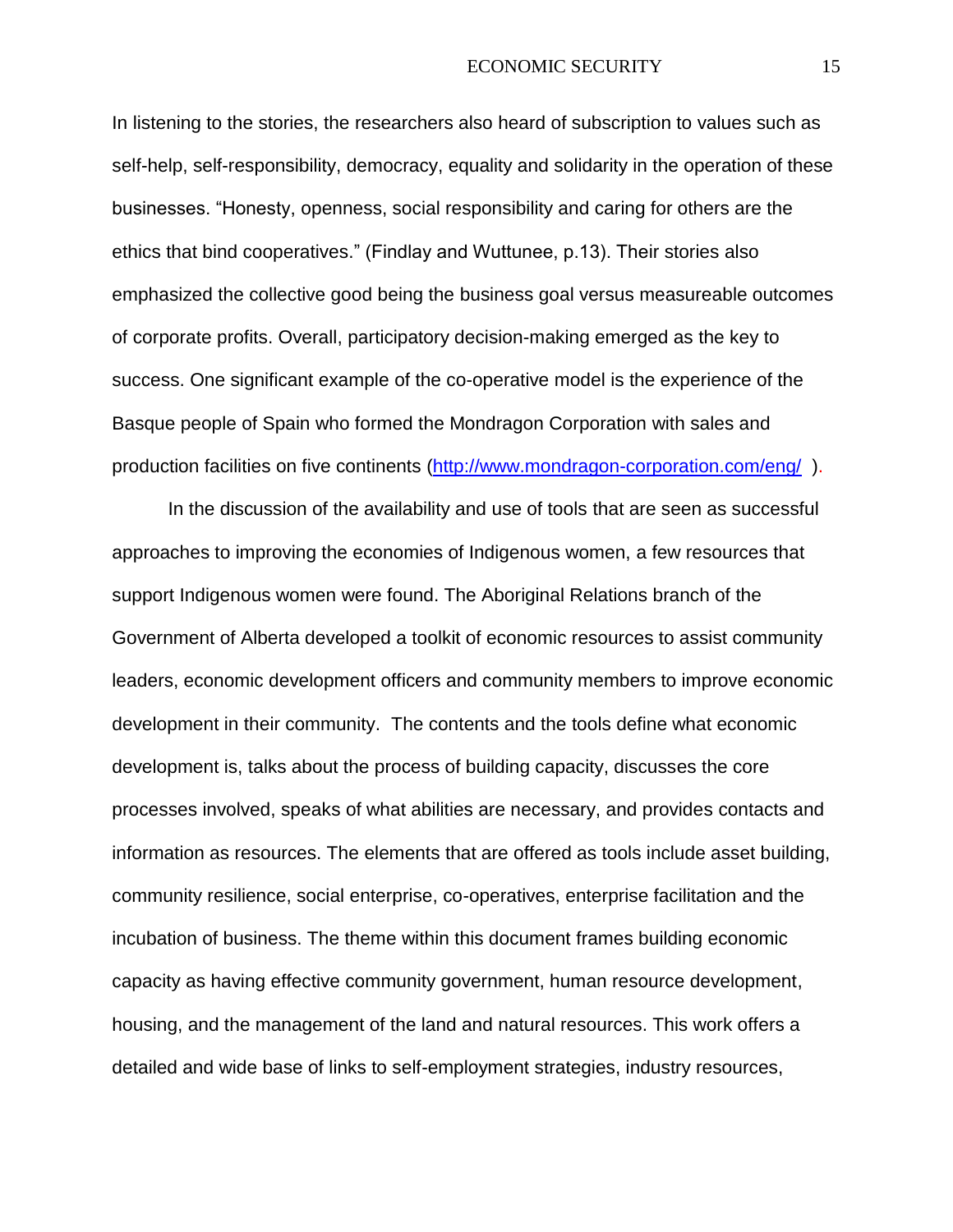business planning, financing, marketing, workforce development, networks and associations and service providers. A small portion of this resource highlights the 'Top 20 Sources' section in the toolkit where the "Alberta Women Entrepreneurs" (AWE), specifically focuses attention on advancing women in business. Loan program are described for start-up and expansion ventures. The AWE offers ideas for viability, loanreadiness, and guidance and support.

The gaps in the literature were prominent. There is little mention of strategies addressing the social or structural underpinnings that create women's economic insecurity related to historical injustice and colonial policies which stifled entrepreneurship and economic improvement for centuries. Next, there are a limited scope of participants and interviewees discussing this issue. Only three businesses were nationally highlighted. All of these were led by women. Further, when projects are engaged, their timelines are very ambitious and perhaps at risk due to those timelines. It appears that little time is given to the process of recovery and more attention is granted to production of success. Advocates of mainstream approaches see remediation for Indigenous economic development through the lens of Western, mainstream ideologies and practices as the panacea for the present state for Indigenous people. Although there is discussion of work with Chiefs, councils, and communities; there is no discussion of traditional approaches in accomplishing this work. Finally, there is little gender-focus research around women's economic development and security in Canada.

There was a strong argument for blending both Western and Indigenous approaches and using this as an aid in the recovery and reclamation of Indigenous women's economic security. This blending requires a shift in ideologies where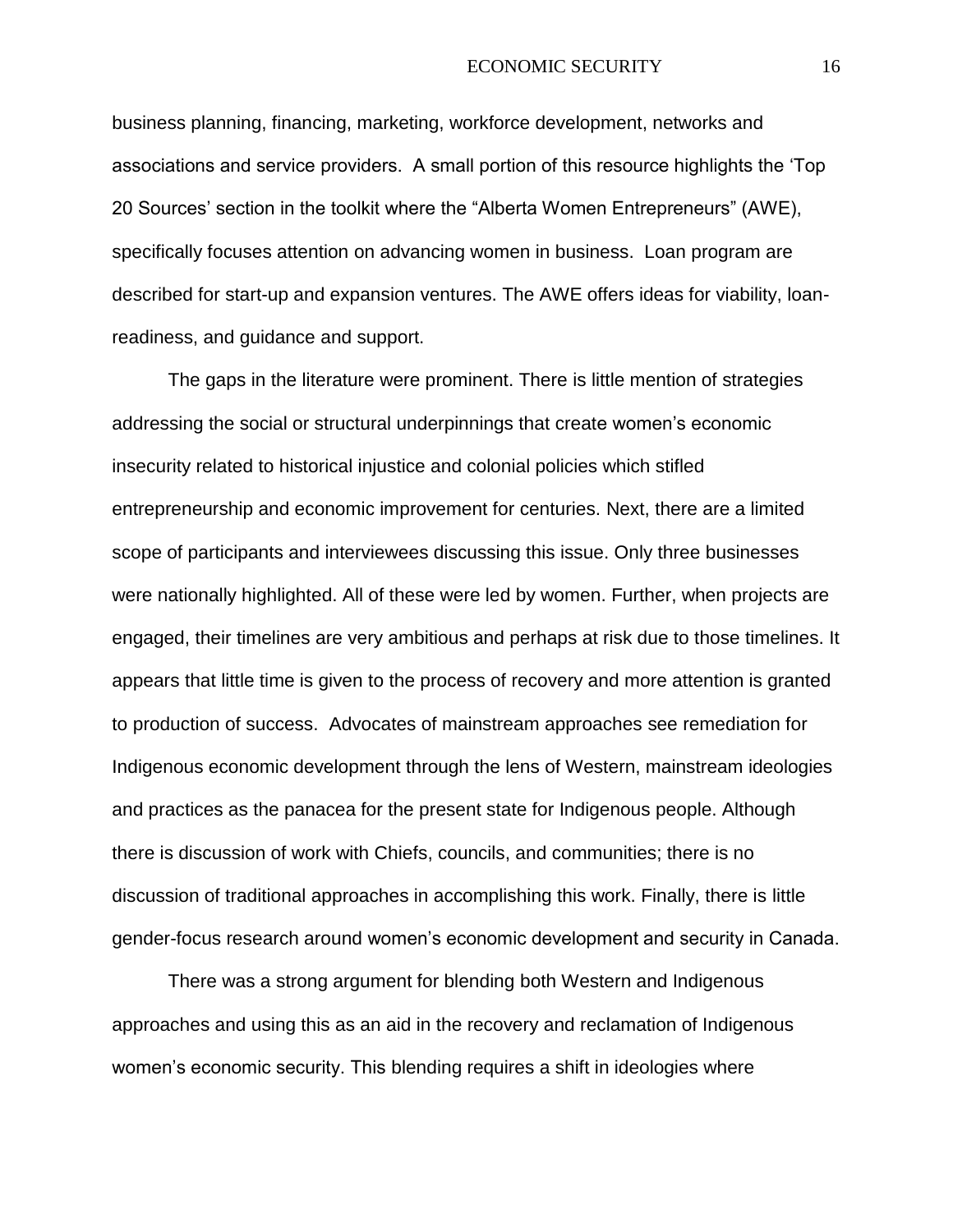Indigenous and Western thought and ways of doing are more aligned. Nationally, a few projects are underway such as the Six Nations Women of the Grand River who have articulated a community economic security strategic plan (2013, Status of Women, Canada).

Locally, none could be found.

### **Conclusion and Next Steps**

As we strive to understand what economic security is to Indigenous women, literature that investigates the barriers and supports to economic wellness and sustainability will increase our knowledge base and enable us to conduct more targeted research moving forward. All of life, including that of Indigenous women's economic security along with its barriers and supports, is interconnected with numerous other facets of life and therefore cannot be examined in isolation. "Not only is there widespread evidence in the literature to suggest that research which focuses on one field to the detriment of all others is routinely planned and carried out, there also appears to be little real awareness of the possibility that interventions meant to resolve a problem in one area may serve only to exacerbate problems in another." (Stout and Kipling, 1998) *What we know* is that Indigenous women's participation in economy improves the quality of life in Canada for all. There are strong seeds of optimism and shifts in consciousness that are transforming the socioeconomic landscape in Canada for all Indigenous women. This research we are undertaking is timely and has reinforced the need for a cultivated and methodical approach to finding answers and ensuring Indigenous women's voices and experiences are incorporated into academia, policy and decision making processes from the family level to that of the international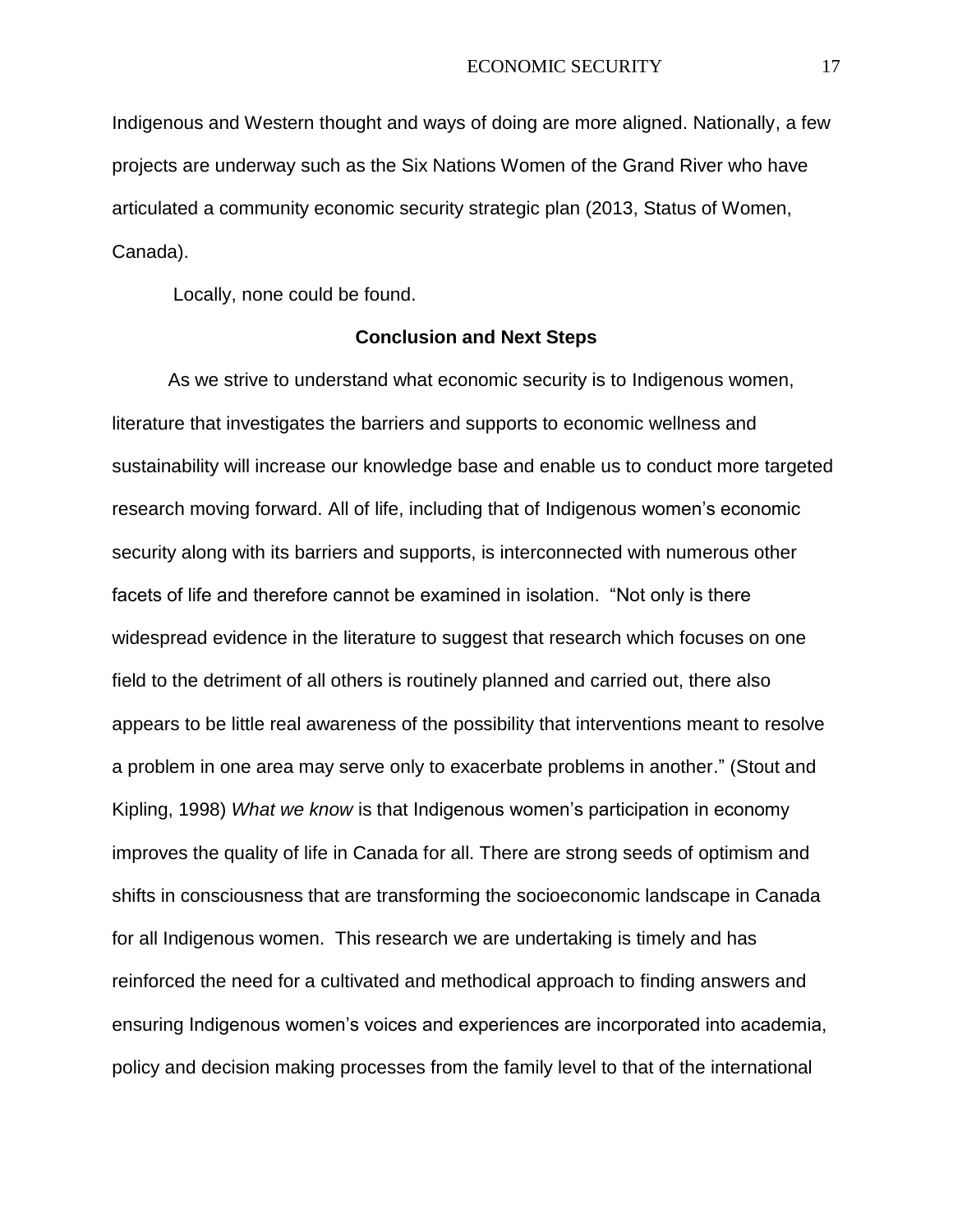arena. (Dion Stout, 1998, p. 10) It is with this knowing and understanding that the BQFNC research group intends to proceed and further explore this issue.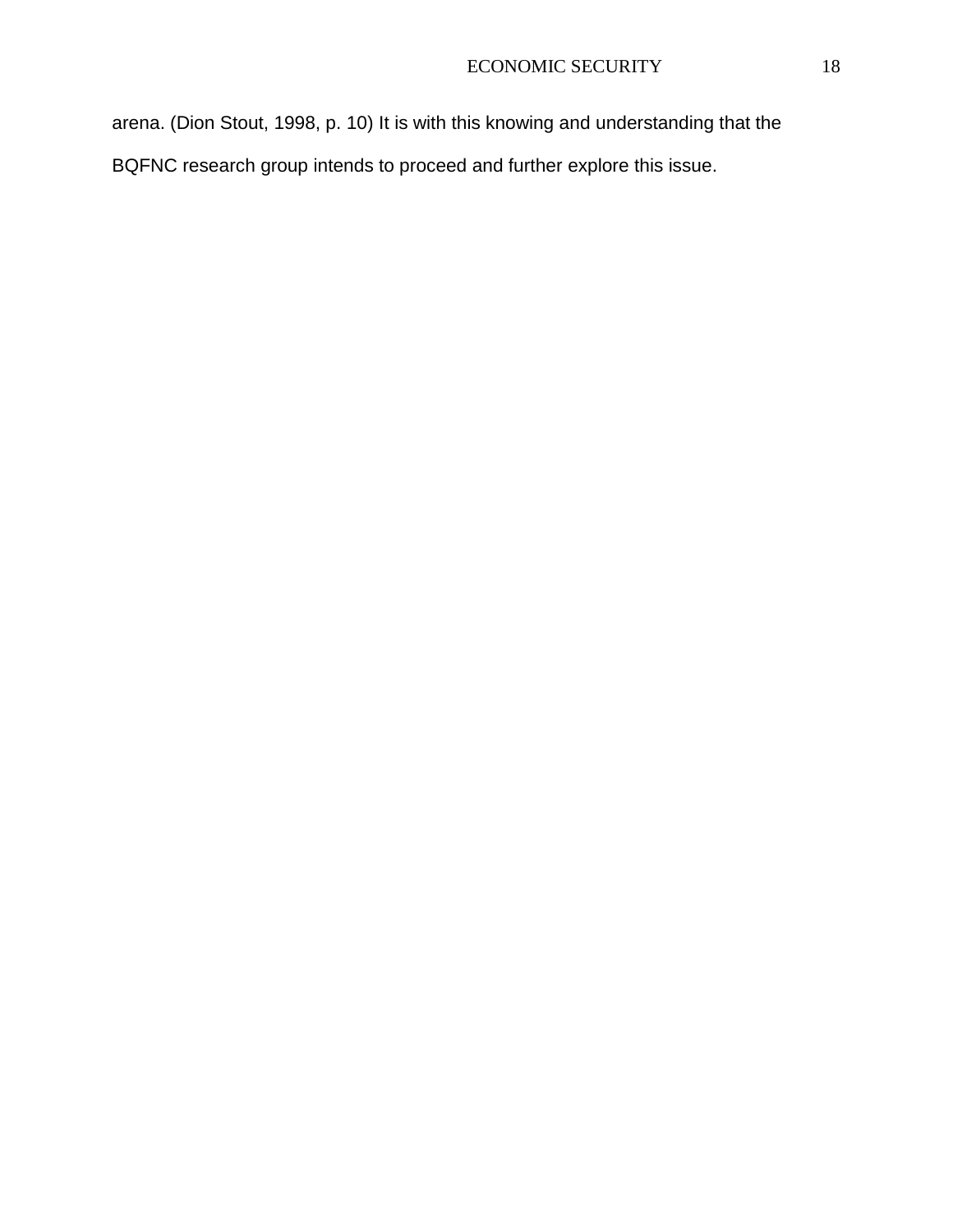### References

- Aboriginal Affairs and Northern Development. (2012). Aboriginal Women in the Canadian Economy: The links between education, employment and income. Retrieved [http://publications.gc.ca/collections/collection\\_2012/aadnc-aandc/R3-](http://publications.gc.ca/collections/collection_2012/aadnc-aandc/R3-162-2012-eng.pdf) [162-2012-eng.pdf](http://publications.gc.ca/collections/collection_2012/aadnc-aandc/R3-162-2012-eng.pdf)
- Aboriginal Affairs Working Group. (2010). A Framework for Action in Education, Economic Development and Violence against Aboriginal Women and Girls. Retrieved [http://www.gov.bc.ca/arr/reports/down/aawg\\_paper.pdf](http://www.gov.bc.ca/arr/reports/down/aawg_paper.pdf)
- Aboriginal Business and Community Development Centre, (2009). Aboriginal Women in Economic Development. Retrieved from [http://abdc.bc.ca/uploads/file/02%20Learning%20Circle/05%20Women's%20Soc](http://abdc.bc.ca/uploads/file/02%20Learning%20Circle/05%20Women) [ial%20Enterprise/Report%20-](http://abdc.bc.ca/uploads/file/02%20Learning%20Circle/05%20Women)
- Anderson, Kim. (2011). *Life Stage and Native Women.* Winnipeg: University of Manitoba Press.
- Bourassa Carrie, Kim McKay-McNabb and Mary Hampton. (2004). Racism, Sexism and Colonialism: The impact on the health of Aboriginal Women. Canadian Woman Studies, 24 (1), 23-29.
- Dion, M & Kipling, G. (1998). Aboriginal Women in Canada: Strategic Research Directions for Policy Development. Status of Women Canada. Retrieved <http://www.publications.gc.ca/collection/SW21-20-1998E.pdf>
- Findlay, I. M. & Wuttunee, W. (2007). Aboriginal Women's Community Economic Development; Measuring and Promoting Success. Aboriginal Quality of Life. IRPP Choices. Vol. 13. No. 4. Retrieved from<http://archive.www.irpp.org/choices/archive/vol13no4.pdf>
- Government of Alberta; Aboriginal Relations. (2009). Toolkit of Economic Development Resources. Gathering for Success; Sharing Indigenous Economic Development Practices. Retrieved from: [http://www.aboriginal.alberta.ca/documents/First\\_Nations\\_and\\_Metis\\_Relations/](http://www.aboriginal.alberta.ca/documents/First_Nations_and_Metis_Relations/gfs_Toolkit_June_22_FINAL.pdf) [gfs\\_Toolkit\\_June\\_22\\_FINAL.pdf](http://www.aboriginal.alberta.ca/documents/First_Nations_and_Metis_Relations/gfs_Toolkit_June_22_FINAL.pdf)
- Gunn, Paula Ann. (1986). The *Sacred Hoop.* Boston: Beacon Press.
- Hamilton, A. C , & Sinclair, C. M . (1991). Aboriginal Concepts of Justice. Vol. 1: Report of the Aboriginal justice inquiry of Manitoba: The justice system and Aboriginal people (pp. 17-46). Winnipeg, Canada: Queen's Printer.
- Helin, C. (2006). *Dances with Dependency; Out of Poverty Through Self-reliance.* Woodland Hills, CA. Ravencrest Publishing.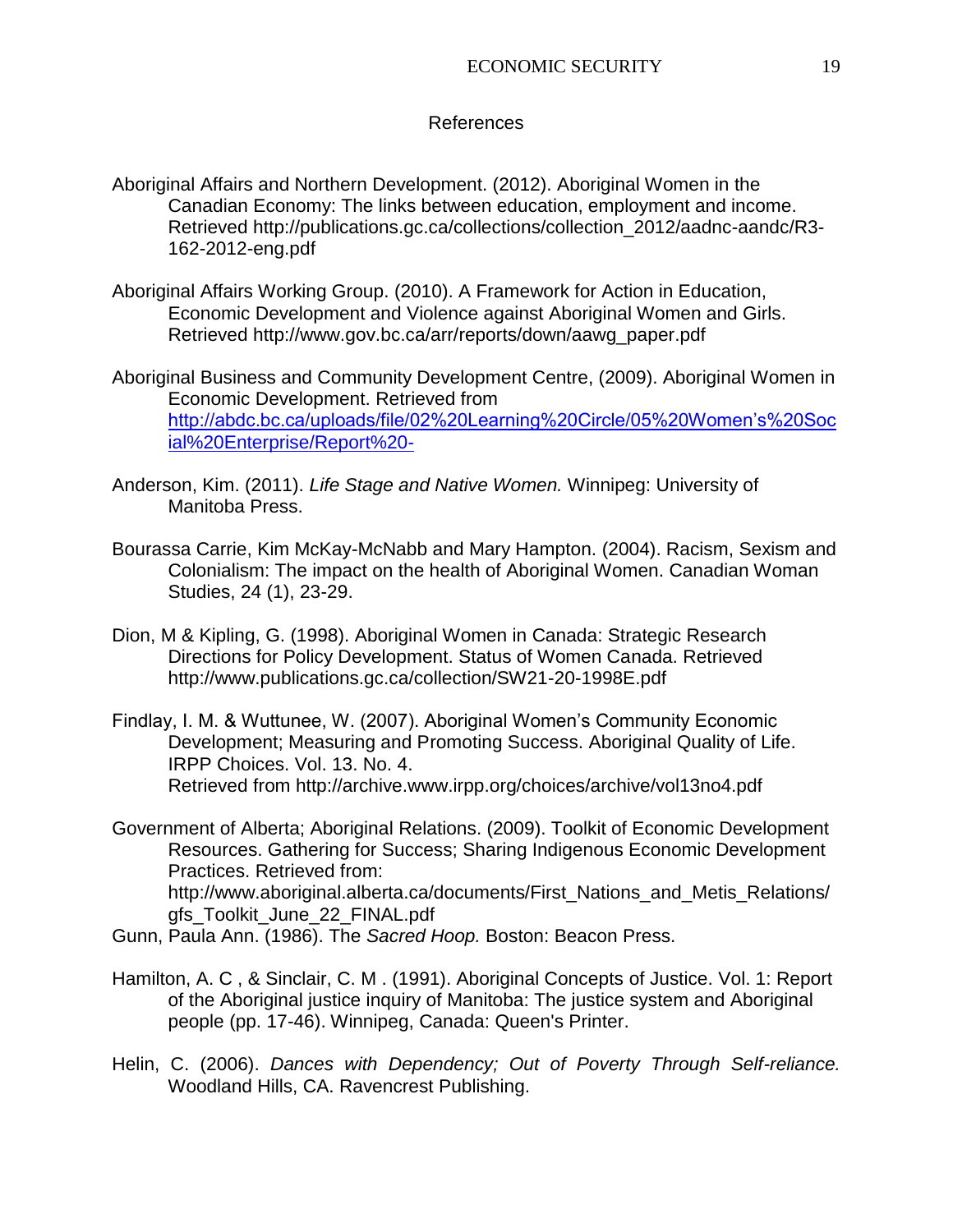- Jandreau, M.B (2006). Economic Change Needed on Reservations. Winds of Change Quarterly, 21, (1), 78.
- Kuokkanen, R.J (2011). Indigenous Economies, Theories of Subsistence, and Women: Exploring the Social Economy Model for Indigenous Governance. The American Indian Quarterly, 35, 2, 215-240.
- Kuokkanen, R.J (2012). Self Determination and Indigenous Women's Rights at the Intersection of International Human Rights, Human Rights Quarterly, 34, 1, 225- 250.
- Makokis, Janice. (2005). nehiyaw iskwew kiskinowâtasinahikewina paminisowin namôya tipeyimisowin: Cree Women Learning Self Determination Through Sacred Teachings of the Creator. Unpublished Master Thesis for University of Victoria.
- Makokis, Leona. (2009). *Leadership Teachings from Cree Elders*. New York: Lambert Academic Publishing.
- Mann, Barbara A. (2000). *Iroquoian Women*: The Gantowisas. New York: Peter Lang.
- Mihesuah, Devon Abbott. (2003). *Indigenous American Women: Decolonization, Empowerment, Activism.* Lincoln: University of Nebraska Press.
- Montourm Patricia A. and Patricia D. McGuire, Eds. (2009). *First Voices: An Aboriginal Women's Reader*. Toronto: Inanna Publication.
- Native Women's Association of Canada. (2007). Aboriginal Women and Economic Security. Fall, 2007.Retrieved [http://www.nwac.ca/files/download/backgrounder-](http://www.mwac.ca/files/download/backgrounder-ECDEV.pdf)[ECDEV.pdf](http://www.mwac.ca/files/download/backgrounder-ECDEV.pdf)
- Norrgard, C. (2009). From Berries to Orchards: Tracing the History of Berrying and Economic Transformation among Lake Superior Ojibwe. The American Indian Quarterly, 33, 1, 33-61.
- Ponting, J.R. & Voyageur, C.J. (2001). Challenging the Deficit Paradigm: Grounds for Optimism among First Nations in Canada. The Canadian Journal of Native Studies, 21 (2), 275-307.
- Poonwassie, Anne and Ann Charter. (2001). An Aboriginal Worldview of helping: Empowering Approaches. Canadian Journal of Counseling. 35 (1), pp. 63-73.
- Settee, Priscilla (2011). *The Strength of Women âhkamêyimowak*. Regina: Coteau Books.